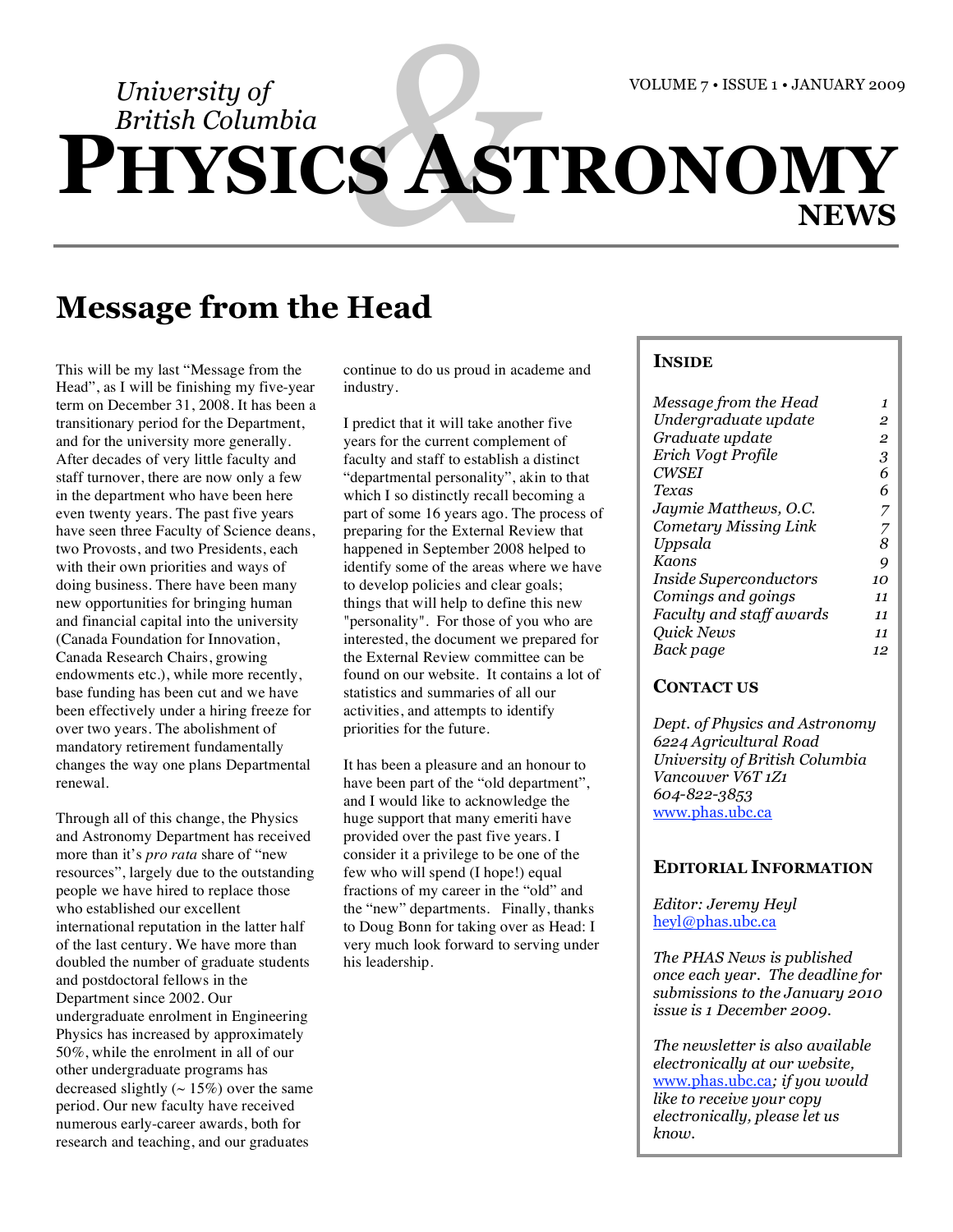

## **Undergraduate Studies**

During 2008 our undergraduate students in physics and astronomy garnered many honours. Cedric Lin, Alan Robinson and Michael Jansz finished second, third and fourth on the CAP physics exam and several of our students earned scholarships to recognize academic excellence.

**Wesbrook Scholar**

Carolina Tropini

#### **Faculty of Science Student Achievement Award** Anja Lanz Carolina Tropini

**Thomas and Evelyn Hebb Memorial Scholarship** Peter Gao Jeffrey Nguyen

**Dorothy Gladys Studer Memorial Scholarship** Thomas McLaughlin

**Gordon Merritt Shrum Memorial Scholarship** David Fagnan

**Physics and Astronomy Undergraduate Scholarship** David MacNeill

**CUPC Awards** Firas Moosvi Ruobing Yang

## **Engineering Physics**

During 2008 our engineer physics undergraduates garnered many honours.

**PMC-Sierra Inc. Founders Award** Hardeep Sanghera

**Gordon Merritt Shrum Memorial Scholarship** Warren Ung

**ENPH 50th Anniversary Scholarship** Hei Wang Chang Eric Foxall Ian Moult Hao Tian Pang

**Captain Wu Scholarship** Wesely Chan Colin Delaney

**Elizabeth and Leslie Gould Scholarship** Dorian Gangloff

**Donald J. Evans Scholarship** Qu Chen Milenko Despotovich Shaina Johl Andrew Young Qijin Zhou

**Pat and Betty Love Scholarship** Amira Eltony Brian Mah Graham Slot Noel Wu

**Banks Scholarship** Audrey Kostin Edward Liao Wei Kee Teoh Matthew Zieleman

**Novicov** Inderpreet Singh Kenneth Wong

**Edith Grace Buchan Scholarship** Ruoping Shen Marco Turcois Jessily Wong

**Robert Quarrington Maxwell Scholarship** Mo Chen

## **Graduate Studies**

This year the department saw its ears and eyes on campus development, Darren Peets, complete his Ph.D. and go to Japan for post-doctoral work. Darren was a figure around the department as well as throughout UBC politics. We wish Darren well, and we doubt that we will ever again be as well informed on what is happening around campus.

We would also like to recognize several of our students who have received faculty-wide awards for research and teaching.

**Faculty of Science Graduate Prize** Lionel Brits

**Faculty of Science Graduate Teaching Awards**  Sandy Martinuk Mya Warren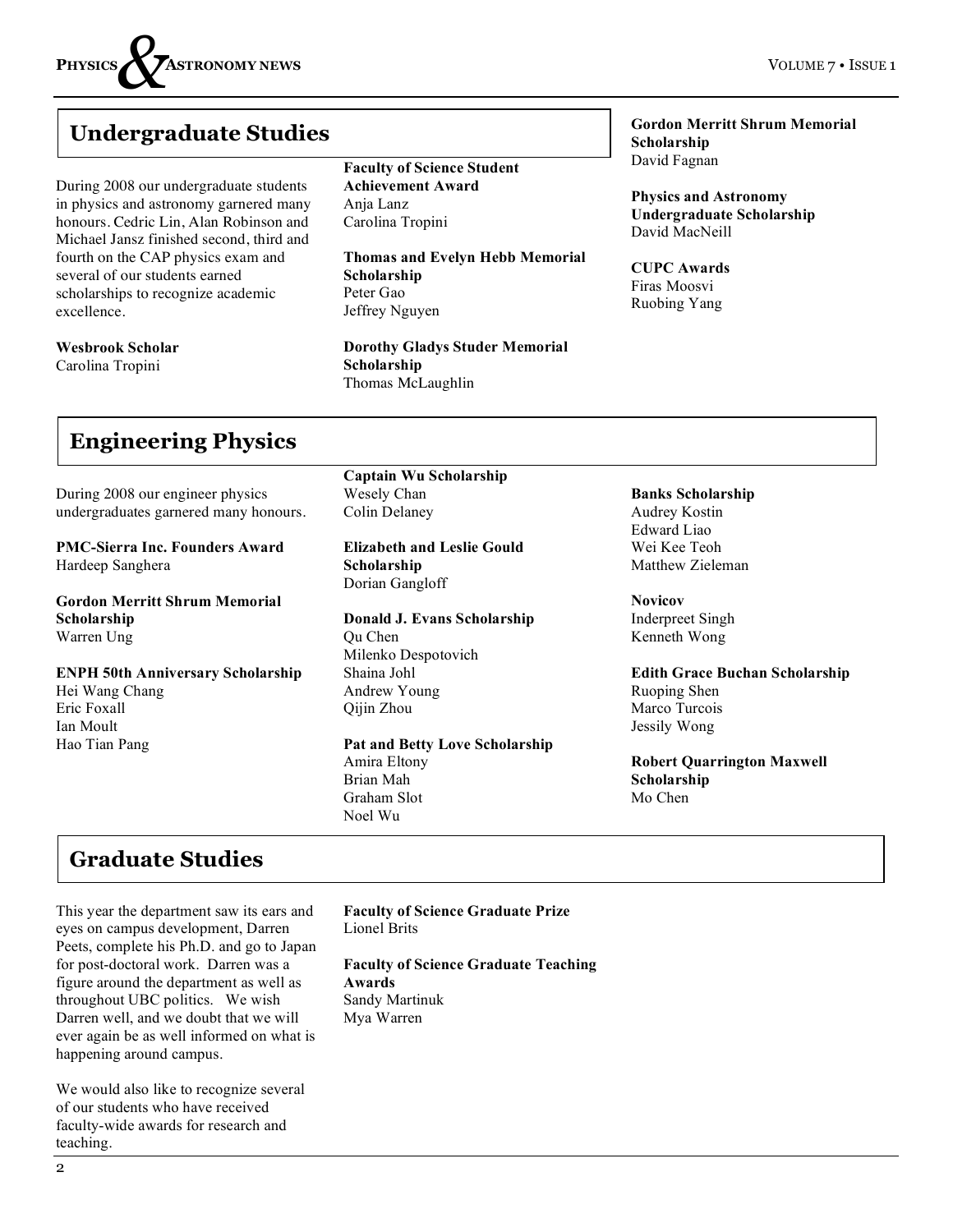

## **Erich Vogt** *Katy Hally and Patrick Bruskiewich*

*Dr. Erich Vogt is an internationally renowned theoretical physicist and one of Canada's preeminent scientists. On 4th May 2008, three Nobel laureates and dozens of other scientists, family, friends and past students converged on the Hebb Theatre at UBC to honour Dr. Vogt, who is soon to turn 80 years old. Dr.Vogt joined UBC in 1965 and spent a decade as a professor in the Department of Physics before becoming a UBC Vice-President. In 1965, Dr. Vogt also joined the TRIUMF Study Group that would see the establishment of TRIUMF. During the design, construction and commissioning of the TRIUMF 500 MeV cyclotron, Dr. Vogt would play a pivotal role, particularly in the proof of concept of using negative hydrogen ion beams. As Canadian Nobel laureate Dr. Richard Taylor described of his friend, "I think he tried harder than anyone else to get Canada into big particle physics."* 

*In 1981, Erich was named director of TRIUMF and served as its head for 14 years, longer than any TRIUMF director. Despite his busy professional life, Dr. Vogt, never neglected his passion for teaching physics and continues to teach undergraduate courses at UBC. It is estimated that Erich has taught over 5000 students over his 43 year career. Many of his students have described his first year physics class as being a "life changing experience." Dr. Erich Vogt, Director Emeritus of TRIUMF and Professor Emeritus of Physics at the University of British Columbia was interviewed in his office at TRIUMF on Thursday 12th June 2008.*

#### **Katy: To begin with, could you tell us a little bit about yourself?**

Erich: Yes, well, you know, I am very ancient now. I was born in 1929 in Manitoba, in a little Mennonite village, about 40 miles outside of Winnipeg. And I grew up in this village of about a thousand people; it was a homogeneous village with everybody speaking a German dialect.

#### **Katy: How did you become interested in physics?**

Erich: I think I had a general interest in nature. I came to physics as a naturalist, not as a person seeing it as a profession. I was growing up on the prairies, so I was aware from the time before I went to school about the Milky Way. Because the village had very few lights, the sky was very brilliant – you even could see things like Andromeda, the nebula in the Milky Way – and I wondered what it was all about. And you know, one of the biggest gifts we have – as I said in my summer student lecture – is the human sense of wonder. I had a great deal of pleasure growing up in a rural community in which you were close to the forest and the birds and the stars, and that's what got me interested in nature.

#### **Katy: How did this interest in nature lead to a career in physics?**

Erich: I was not focussed on a career in physics because it seemed a remote occupation at the time. In fact, until I was in third year university, I was majoring in honours English. I was keeping my options open by taking extra subjects, but switched over to physics in third year and never regretted the decision. In Canada, fortunately, we don't have to specialize too early. I was a reasonably good student and went to this school in a little village called Steinbach, which was surrounded by Ukrainian communities, and then to the University of Manitoba. At the University of Manitoba, I began to understand what physics was about and who did it. I had one or two very good professors as a student, and I decided to go to graduate school at Princeton, which was then the foremost school – still probably is in North America – for physics. There were so many people there. Einstein was alive and was at the Princeton Institute for Advanced Studies. I heard his last lecture and saw him frequently.

#### **Katy: What was that like?**

Erich: Well, he was a very good lecturer, but actually at the time, he was working on things which didn't seem very productive. He wasn't in the main stream of physics at the time any- more, although we all knew what he had done 50 years earlier. He had become a legend, of course, because of General Relativity. He was famous as a celebrity

and he deserved fame. But he was also, I think, a very interesting person, a terrible husband and father, but he knew it. You know, the world is full of terrible husbands and fathers, but unlike most, Einstein knew he was a terrible husband and father. And, at Princeton, at the time there were, of course, people who were brighter than me. I knew John von Neumann, who started computers. He was just so much brighter than anyone else around that people thought he was from Mars, he was so very very intelligent. And I had worked with Wigner, who was also a very impressive person, and I knew most of the found- ers of Quantum Mechanics; Pauli was around, and Bohr.

#### **Patrick: So how did you become Eugene Wigner's PhD student?**

Erich: Well, I came to Princeton on fellowship and told them I was going to do my PhD in theoretical physics. I expressed interest in my correspondence with Princeton in what he was doing, and he looked at the crop of students and fortunately he decided that I should be the one who worked with him that year. We had a very close association; I worked there for three years.

#### **Katy: What did you work on?**

Erich: I worked with him on nuclear physics. It was just the time when nuclear physics as we know it today was emerging. The big question of the day was "how could you have a model, called the shell model, as simple as the model which you had for electrons around atoms?" As a matter of fact, my thesis with Wigner was on that subject, about why the shell model orbits last as long as they do.

#### **Katy: Of all these remarkable people that you met, was there one who stood out as a really interesting character?**  Erich: Well, they all had different personalities and one could tell interesting stories about them all. The most terrible man among them was Pauli.

Pauli liked to be rude to people. When I was at a seminar he spoke at in Britain, a graduate student asked a question, and he said, "I don't mind answering stupid questions, but I won't answer stupid questions from fools." Which was enough to make one not ask another question right away. But they weren't all that way; the range of personalities was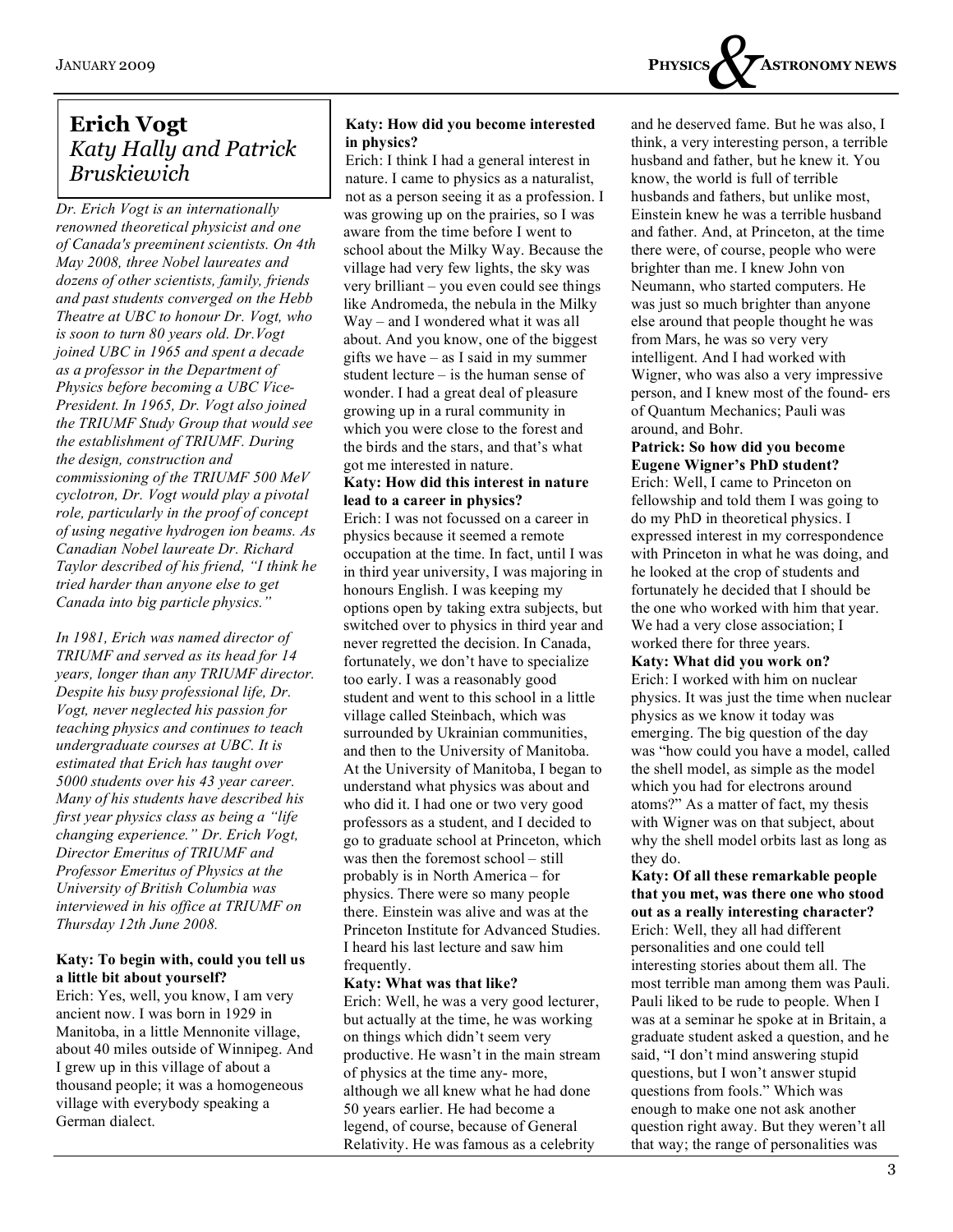

the same as it is in everyday life. Probably the one that had the wildest character was George Gamow. He was usually drunk, even early in the day. He was well-known as a wonderful person at writing popular books in science, as well as a very gifted physicist. Von Neumann was simply so quick and intelligent, he never seemed to work more than about an hour a day. At that time, he had just started working on the hydrogen bomb and was very busy with it. He did all his work in the morning and in the afternoon he'd be bored, so he'd sit in Wigner's office. I happened to be one of those students of Wigner's who saw him once a week regularly for an hour to tell him what I was doing, and Neumann would just be sitting there; you wouldn't know what he was doing or what he was thinking, and it could have been intimidating.

#### **Patrick: Did he ever ask any questions?**

Erich: No, no, he just sat there silently. Yes, it would have been more disturbing really if he had asked a question. Everyone knew how bright he was. But that didn't happen.

#### **Katy: So what brought you to British Columbia?**

Erich: First of all, it's something completely romantic. Growing up on the Canadian prairies, I had decided when I was very young, before I started school, that I would eventually end up in British Columbia.

#### **Katy: Why?**

Erich: Because of the oceans and the mountains. We lived on a flat prairie, which was interesting enough in its own way; but it was a very Presbyterian world, and one which I didn't particularly resonate with. So I decided that I would eventually end up here and the opportunity arose. But it was more than that. At the time, in 1960, I knew I wanted to be teacher. It's a reasonable vocation, it has nothing to do with being a physicist, but you either like to teach, or you don't. I knew I would like to teach – I did already enjoy lectures and teaching at Chalk River – so I wanted to go to a Canadian university. John Warren here had built up a nuclear physics group; I knew Volkoff and Gordon Shrum very well. They invited me to come down here in 1964 to give a series

#### of lectures, which I did, and I was immediately offered a job. **Patrick: When you came to UBC, was the idea of building a meson facility then being discussed here?**

Erich: Yes! That's what brought me here. When I came here, there had been a competition in North America to build a meson factory in the United States. Hans Bethe led the American jury which decided what kind of machine they should build, and they built a Los Alamos Linac, which was a mistake because the runner-up – the one that Reg Richardson, a Canadian, had proposed in California – was better.

#### **Patrick: That's what was built here at TRIUMF?**

Erich: Yes.

#### **Katy: What was your role in founding TRIUMF?**

Erich: Well, now you're asking me to be some- what immodest. I knew from my work at Chalk River that meson factories and other alternatives could be built, and I knew that we had, under John Warren here, a large group of nuclear physicists who were ready to build something new. When I came here in 1965, I instigated meetings, some of which George Volkoff came to originally, about building a new machine. And from those discussions – it wasn't my idea, but one of the other people here – it emerged that we should kidnap Richardson's negative ion cyclotron which had been turned down in the United States, modify its parameters so that it would be much less costly, and build it here as a meson factory. We decided to do that. I was the chairman of the committee that made the first proposal. We got some design study funds, and then after two years, we had made a proposal for a \$23 million facility. My main role at the time – I was a theorist – was not as one who designed equipment, but as a promoter. And so I was the one who went to Ottawa a lot to talk to all the people, and we were lucky in getting funding. George Volkoff used to say, "Erich, I bless you for going to Ottawa, but you don't have a hope in hell of getting that much money to fund a machine. But I'll support you anyway." I thought he was wrong, though we were lucky in a way because no other project a tenth that size had ever materialized in Canada before.

### **Patrick: They were either very small or very large, nothing in between.**  Erich: That's right.

#### **Patrick: Has that changed at all over the years?**

Erich: No, I think that that's still true. We were very ambitious, and that's why we got three universities together – a year later, four – to make TRIUMF, for Tri-University Meson Facility. We had an enthusiastic minister and a very supportive deputy in George Laurence, and the funding agency, and we moved ahead rapidly then. Mr. Pepin was the minister in Ottawa who worked the file for us. Then we were given the money to build it. Those were interesting years, too. John Warren, who was an experimentalist, was the first director of TRIUMF, and he was followed by Reg Richardson, another experimentalist, during the construction phase. I came in 1981 when the project was ready to go, and as a theoretical physicist, I directed the project for 14 years. I had been chairman of the board of TRIUMF before that, and was still involved with all of the negotiations with Ottawa, but those were the years in which I also spent time in useless activities such as university administration. (see "George Volkoff and reactor physics in Canada" in the April 2008 edition of CUPJ for a description of Dr. Laurence's 1941 pile experiment) **Patrick: Were you here when the right honorable Prime Minister came and said, "Well, I don't know what this is but I'm glad we have one?"**  Erich: Yes, I introduced him at the opening ceremony in 1976. I said to Prime Minister Pierre Trudeau that he

should feel a little like Queen Isabella of Spain when she sent Columbus out to discover the new world. And he said, with some humour, "People have called me many things, but no one has ever compared me to a Queen before." **Katy: What would you say is the most important thing you've learned throughout your career?** 

Erich: Well, I think I always came equipped with a good sense of wonder and curiosity, and I've learned how to try to keep that intact. I've learned to appreciate that nature uses a surprising variety of vehicles, I mean human personalities, to further its great work. And I've learned that working in science, just what a pleasurable career it is. Three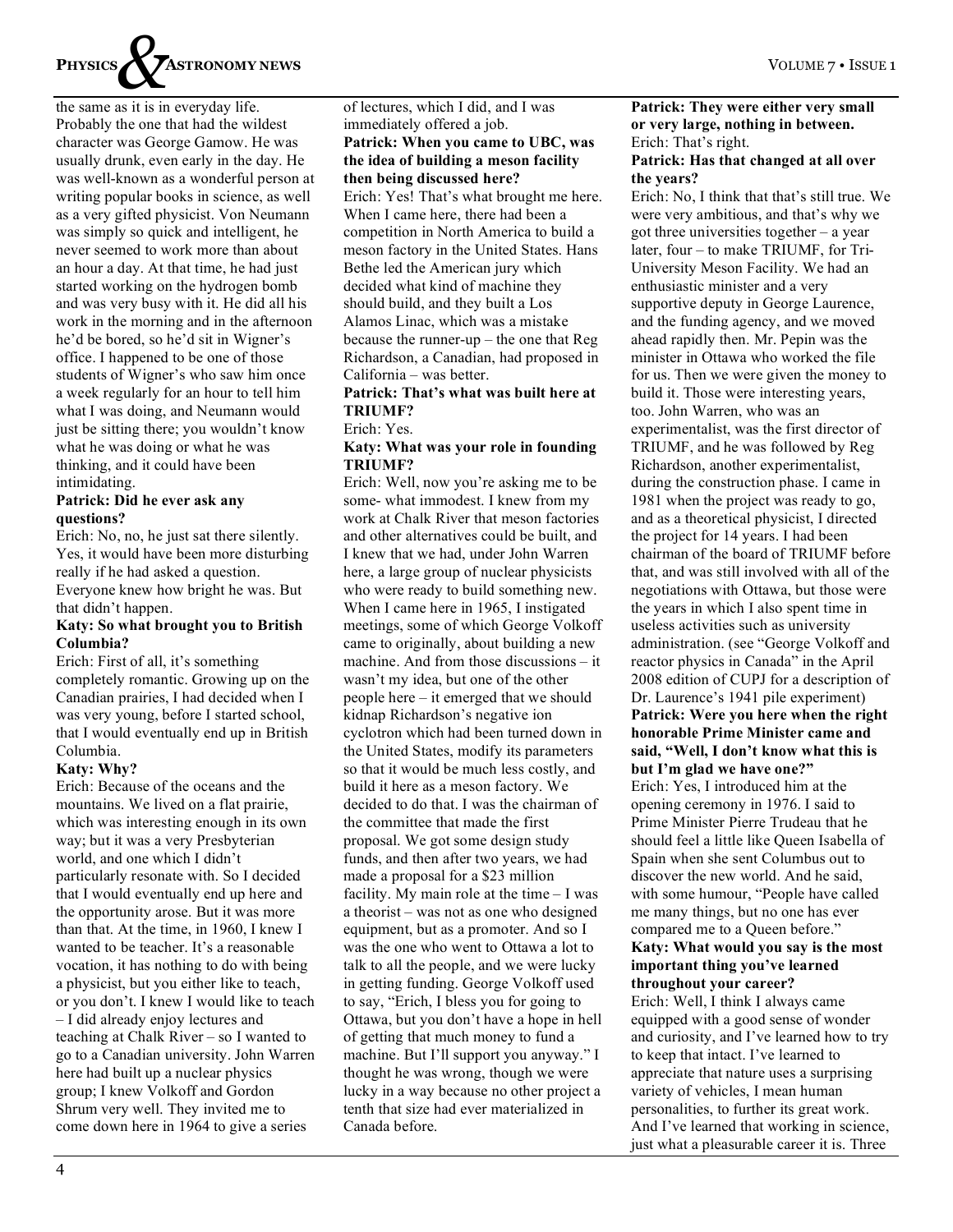of my five children are lawyers, and they all earn five times what I ever could have earned, but I don't think they're happier than I have been because I have friends all over the world and have been involved in intellectual activity, which is what I always wanted to do. So I've learned how to cherish that and still do. That's why I come in every day and why I continue teaching.

#### **Patrick: You've taught over 40 years at UBC, and for 25 of those years you taught for nothing? That's when you were director at TRIUMF?**

Erich: Yes, and also in UBC administration, and then I went into retirement. Amusingly, only two or three years ago they started giving me a small amount of money – I retired 14 years ago at 65 – because some other professors had retired and demanded money when they wanted them to teach. And so they felt that it was no longer reasonable not to pay me the same amount, though I would have continued to teach for free.

**Katy: Is teaching the most interesting job of all the things that you've done?**  Erich: Yes, when I get up in the morning, and consider who I am, I think of myself as a teacher, first and foremost. Well, after being a father and grandfather. **Patrick: At your symposium on 4th May, I sat next to some students who you taught some years ago, and they said that they a vividly remember the first time that they walked into your class and you taught them physics. It was no longer a tedious subject but something that was enjoyable and something they really could relate to.**  Erich: Yes. I meet students almost every week who I taught a long time ago, and for some of them, it was a life-changing experience. I'm not exaggerating. They decided, as a result of the course, to go in a completely different direction. That's an awesome responsibility because when it happens – for the good, you know – you think "that's perhaps the best feedback I know of." In fact, I think the best feedback about teaching is the considered opinion of people years later about which teachers really mattered, rather than the instantaneous response, when they say, "Hey, he wears nice sweaters," and that sort of thing. Well, the instant response has its own value, because everything is fresh in their mind,

but I think it's the later, considered response [that is more valuable]. I have been very fortunate to have many people who have written me letters later on, on what it meant to them.

#### **Katy: Do you consider that influence to be one of your best achievements during your career?**

Erich: I think my effect on young students has been, for me, more important than creating TRIUMF or the things that I was able to achieve as a research physicist.

#### **Katy: You've received large variety of awards, honorary degrees, had buildings named after you, and all that sort of thing. What does that recognition mean to you?**

Erich: Well, I can honestly say I've never sought an honour. Because I was very open about everything and always very conspicuous, I got, I think, at least my share of awards, OK? I never had to go and seek them. I think that it's always, of course, the esteem of one's colleagues and one's family that one wants more than anything else. And I've had my share of that too, and so those things are the most meaningful. When you get an honorary degree, sometimes it's because the university wants to put on a good show; they want to get somebody conspicuous who will give a good convocation address, and you try to give them their money's worth, but it's not such a big deal.

#### **Katy: Do you have any advice for young physicists who are just finishing their educations and starting their careers?**

Erich: Yes, my advice is always – as I say to my students – to try to discover who they are and what they're best at. I think people need to discover what they are good at and to do it, to try to come terms with themselves and then follow that line. I had lots of outstanding students, with enormous gifts, who somehow could not understand themselves well. And nature is very wasteful; it often dissipates those gifts completely unless a person can develop the self-discipline to not only understand themselves, but to pursue those things where they do have some talent. **Katy: Do you ever plan to stop teaching?** 



Erich: I had a deal with my department, which I plan to stick to, namely that I would teach – when I made this deal I was not being paid – but I would teach as long as I achieved some of the highest student ratings in the department, and if that was no longer true, then I would stop. You know, there are some very able young teachers coming along, and one of these years, Jamie Matthews is going to be much better than me. And so I'm going to, by my own rules, have to step down before long. In time, it will happen, it's a natural thing and I have just an enormous number of things which give me pleasure that I plan to do.

#### **Katy: For example?**

Erich: Well, I still enjoy music enormously and chamber music particularly. I have 16 grandchildren. I can spend a lot of time seeing what they're doing. Some of them are very interesting; well, they're all interesting. And I still believe in books. One of the best things I can do for [my grandchildren] is to give them a fondness for books. We're very lucky to live in a time when it's possible to develop such a hobby and to watch them reading. **Katy and Patrick: Thank you for letting us interview you this afternoon.**  Erich: You are very welcome. My door is always open.

This interview forms an abridged excerpt of the complete Vogt interview which is posted at the CUPJ website

Katy Hally is a third year combined honours student in physics and mathematics at Acadia University in Nova Scotia. This past summer Katy was a TRIUMF summer scholarship student working with Dr. A. Schwenck on neutrino physics and supernovae events. Katy can be contacted at production@cupj.ca.

Patrick Bruskiewich is a doctoral candidate in physics at UBC and at TRIUMF. He is also the editor-in-chief of the Canadian Undergraduate Physics Journal. Patrick first met Dr. Vogt as a TRIUMF summer student in 1982. Patrick can be contacted at patrickb@phas.ubc.ca.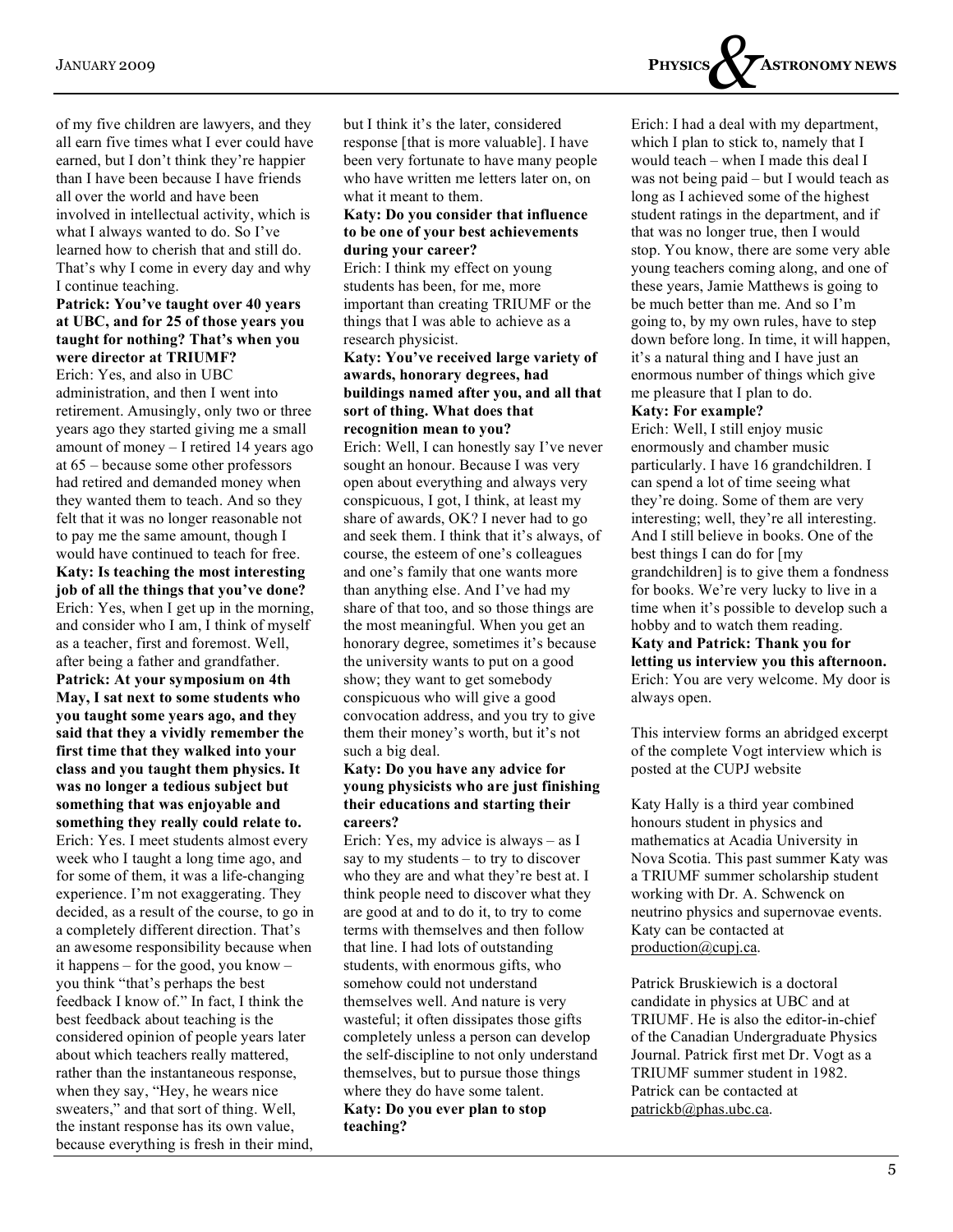## **Innovating Undergraduate Education**

The founding of the Carl Wieman Science Education in 2007 has driven innovation throughout the science departments at UBC. The goal of the CWSEI is to achieve highly effective, evidence-based science education for all post-secondary students by applying the latest advances in pedagogical and organizational excellence.

Physics and Astronomy is no exception. The department has 3 Science Teaching & Learning Fellows (STLFs), all of whom started in Spring 2008: Peter Newbury, Louis Deslauriers, and James Day (part time). Jim Carolan, a retired professor, has been working part time to assist in the continuing development of the department archiving system and acting to coordinate the CWSEI related activities in the department.

The Department SEI effort is currently in three areas. The first is redesigning

courses - starting with Physics 100 (attentive readers will refer to the article in the January 2008 edition of this newsletter), Physics 107 (introductory laboratory) and ASTR 310 (a large astronomy course for non-science majors, see the back page of the January 2008 issue). The second area is the development of a program to better prepare graduate student teaching assistants, and finally the creation of a course database system to archive course materials so that they can be easily reused and improved.

Our students (and faculty) are already reaping the rewards of these efforts. In ASTR 310, for example, hands-on experiments have replaced the standard worksheet-based tutorials and outdated computer simulations. The new program is much more engaging for both the students and the teaching assistants who work with them in groups of six to ten for an intensive learning experience. By the end of the course, the students feel a greater connection between astronomy (and science in general) and their everyday lives --- a key learning goal of the science distribution requirements at UBC.

Graduate student Mya Warren spearheaded the teaching assistance training program and developed a very successful two-day workshop. The workshop has been required for incoming graduate students since the 2007 Fall Term. A system of mentor TAs was initiated to provide a structure in which senior graduate students can oversee other graduate students in the first year undergraduate courses and help to develop their teaching skills. Further improvements to the TA training program are underway and will be enhanced by a new graduate course in pedagogy in Physics & Astronomy. The TA feedback currently being obtained on courses also includes feedback on the effectiveness of the training program.

## **Texas in Vancouver**

The XXIV Texas Symposium on Relativistic Astrophysics, organized by the Department of Physics and Astronomy of the University of British Columbia, was held the second week of December. The Texas Symposium is the premier meeting on relativistic astrophysics worldwide. This is the first time that the meeting was held in Canada and the department of physics and astronomy was a proud sponsor along with UBC, SFU, CIFAR, CITA, IUPAP PITP and the Perimeter Institute as well as the conference venue, the Sheraton Wall Centre.

Following the tradition of past Texas Symposia the talks emphasized recent developments in cosmology, highenergy astrophysics and the frontiers between these and gravitation and particle physics. Nearly three hundred people came to Vancouver for a very



successful conference. The Texas Symposium delegates enjoying a coffee break at the Sheraton Wall Centre.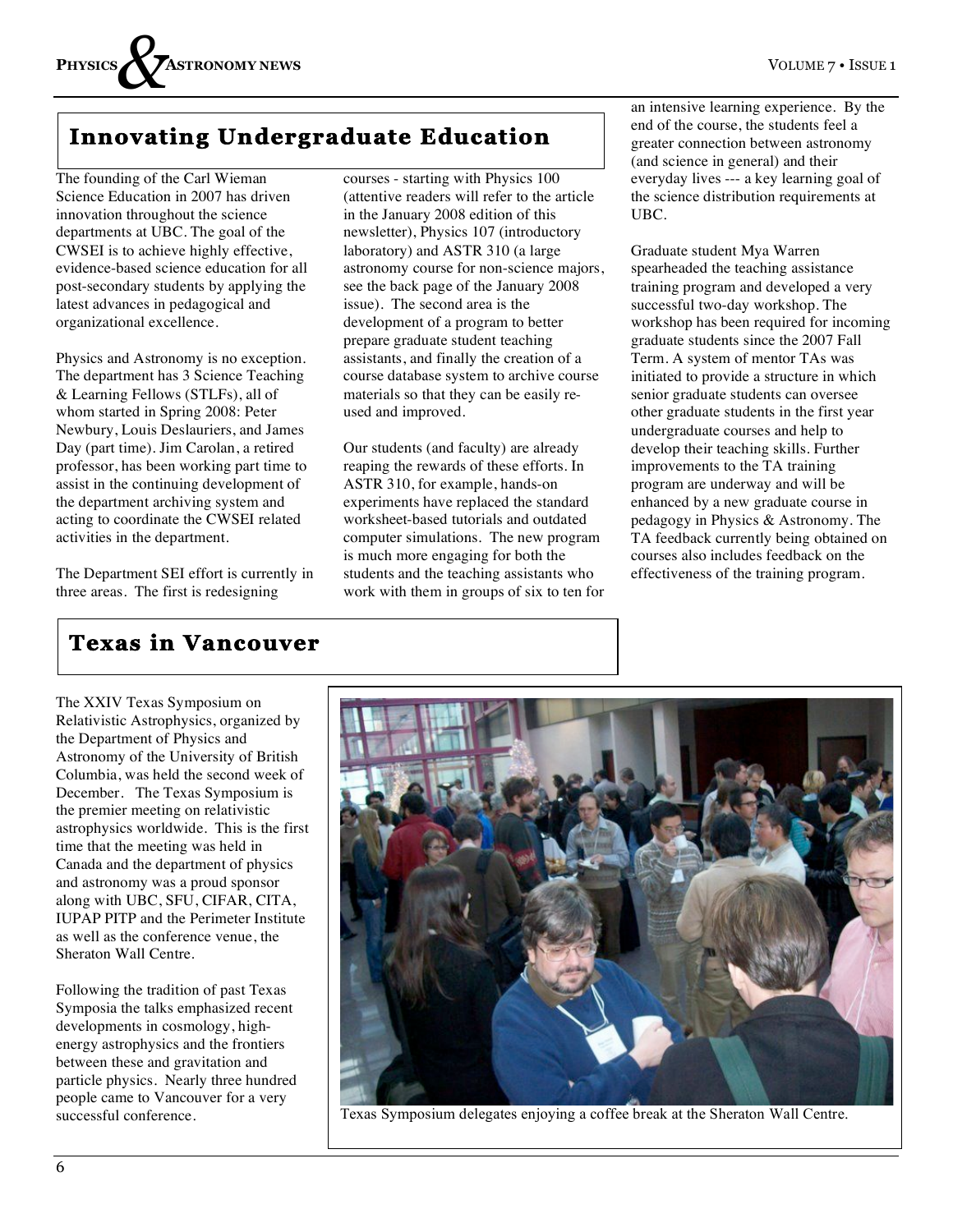

## **Jaymie Matthews: A Stellar Human Being** *Alice Cassidy*

Jaymie Matthews, Associate Professor, Department of Physics and Astronomy and Mission Scientist, MOST Space Telescope Project <www.astro.ubc.ca/ MOST, was recently inducted as an officer of the Order of Canada by Governor-General Michaelle Jean. The official news release notes that Jaymie's innovative contributions to space research and discovery have raised Canada's standing in the field of astrophysics. He is recognized internationally for his studies in stellar seismology and the use of star pulsations to probe their composition and history.

 But if you ask Jaymie's students, they would say that he makes learning a ton of fun, and has an extraordinary ability to make complex ideas accessible. In the past he has been awarded the UBC Killam Teaching Prize and the Canadian Association of Physicists Medal for Excellence in Teaching.

 And if you ask Jaymie's colleagues who have co-taught with him, they would say that his energy, creativity and care and attention to students and learning is



Jaymie receiving his Order of Canada from Governor-General Michaelle Jean at Rideau Hall. Not your 'ordinary' recipient, to be sure.

infectious. I had the pleasure of teamteaching with Jaymie in 1999, on a field course to Baja California, along with Kurt Grimm of Earth and Ocean Sciences. It was not all hard work though, as we had a few moments here and there of socializing, swimming, dancing, chatting to the locals, testing the local food and beverages. I could go on, but.... Needless to say, Jaymie is as convivial as he is smart and talented.

 And if you ask pretty much anyone who has met or even just crossed paths with

Jaymie Matthews, they would tell you that he would do anything to help you, and that just being around him gives you an overall feeling of well-being. What a most appropriate recipient, then, of the Order of Canada.

This article is reprinted with permission from Issue 53 of *Tapestry* published by the Centre for Teaching and Academic Growth (TAG) at UBC. Dr. Alice Cassidy is the associate director of TAG.

## **Wrong-way Kuiper Belt Object**

University of British Columbia astronomer Brett Gladman and the Canada France Ecliptic Survey discovered the first ever trans-neptunian object known to orbit backwards around the Sun (2008 KV42).

 The trans-Neptune region of the Solar System (often referred to as the Kuiper Belt) contains objects whose physical compositions are mixes of ice and rock. Until now, all of the known transneptunians (TNOs below) circle the Sun in the same sense as the planets, mostly on orbits that look like circles and which are only slightly tilted when compared to the plane in which Neptune orbits. The great majority have tilts less than 20 degrees (Pluto is 17 degrees), and all but one have tilts less than 50 degrees. The previous record-holder is named 2002 XU93 (discovered by the Deep Ecliptic

Survey) with a orbital tilt of 77 degrees.

 The amazing result was that KV42 goes around the Sun backwards compared to the planets and all other trans-neptunian objects. The orbital tilt, or inclination, is 104 degrees (all orbits more inclined than 90 degrees are called retrograde, meaning in the opposite sense).

 This is a peculiar state of affairs, as finding an object like this was not expected. However, in hindsight this object may offer a link between certain types of comets and the outer regions of our Solar System.

 There are some comets that orbit the Sun on retrograde orbits, with comet Halley certainly being the most well-known example.

2008 KV42 is a potential missing link between the known population of Halleytype comets and the unknown source of

these comets. Production of KV42 via orbital evolutions from currently known source regions seems extremely improbable. Instead, KV42 may be a `transition object' between a source exterior to the Kuiper belt and the Halleytype comets closer to the Sun. Recent models of the formation of the inner edges of the Sun's Oort cloud (the long period comets are thought to originate in the Oort cloud) have indicated where the source of objects like 2008 KV42, and thus the Halley type comets, may be located: beyond Neptune's orbit. Direct observations of the source region will be extremely challenging.

**Source:** CFEPS Press Release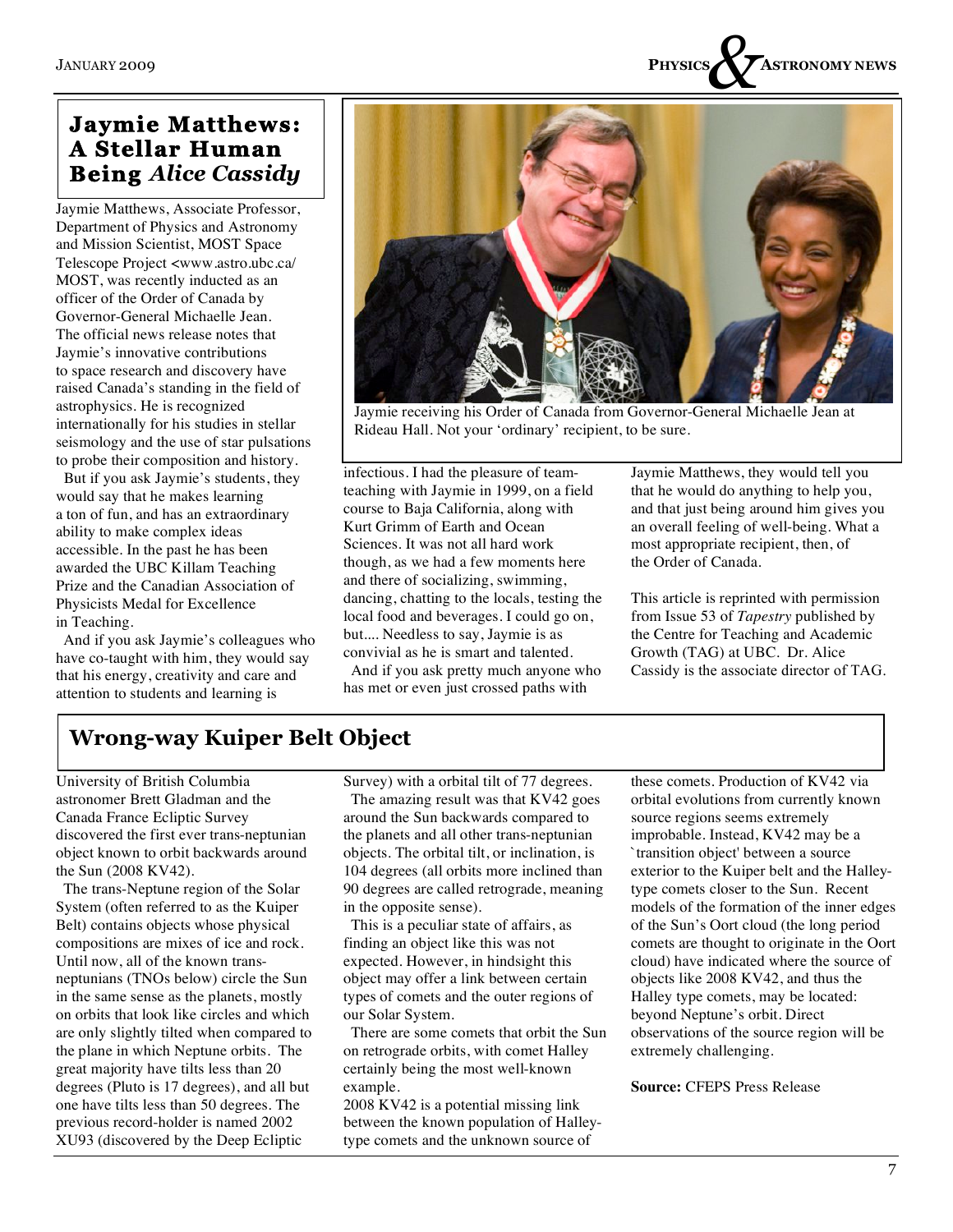## **Here there's no word for male or female?** *Elana Brief*

In some ways I have been growing tired of the question "Why are there so few women in physics?" When I thought back to my own decision to study physics, I could think of a few good teachers who inspired me, but mainly I told myself that I just liked physics. I believed that everyone's career decisions boiled down to personal choice, and women, for the most part, just weren't that into physics.

 A few years ago, I started reading a book called "Necessary Dreams: Ambition in Women's Changing Lives" by Dr. Ana Fels, a psychiatrist who tried to make sense of the ambivalent relationship that successful women had to their own achievements. It seems that the taboo of women attaining mastery has been overcome, but behind it, there is a stronger taboo against women receiving recognition for their mastery. The stories she shared in the book sounded eerily familiar and I recognized that some of my education and career choices had been influenced by sociocultural factors I had never noticed. I found that thought so disturbing that I put down the book. In addition to the research that I continue to do with Prof. Alex MacKay in physics and radiology, I also work as the Research Director for the Women's Health Research Network (WHRN). For the past 18 months, since taking the position with the WHRN, I have been on a steep learning curve, identifying the ways in which gender (a sociocultural phenomenon) and sex (a biological category) influence health. My role with the WHRN is to support BC-based health researchers in considering how gender and sex affect the health conditions they study.

 Last summer I received the invitation to "Crossing Perspectives on Gender and Physics" a joint meeting of the Nordic Network of Women in Physics (NorWiP) and the Centre for Gender Research at Uppsala University in September 2008 (see photo). I was surprised by the topic of the conference because I myself had been living two separate lives – Gender (with the WHRN) and Physics (at UBC) – which I didn't think would ever

connect. After having been to the conference, I can't believe it took me so long to connect them.

 In the invitation to the conference, the organizers posed four themes of questions:

- 1. What role does gender play in the experimental and theoretical practice of physics?
- 2. How and why are men's and women's identities as insiders and outsiders created in and by scientific networks?
- 3. Where does gender influence the teaching and learning of physics?
- 4. Are there physics theories that are gendered in their applications?

 The conference brought together physicists and gender researchers from the Scandinavian countries and Eastern Europe. As well, a few keynote speakers came from Germany and the US. The meeting began with welcomes from

Uppsala University and the sponsoring organizations. I was most touched, though, by the welcome from Ulf Danielsson, the Dean of Physics at Uppsala. The conference was taking place in his building, Ångström Laboratory. He spoke of the importance of the meeting in terms of bringing to light gender biases in physics that we are not consciously aware of. I felt that he was committed to addressing the gender disparity by investigating underlying, unseen phenomena along with gender researchers, and not just relying on how physicists view the problem. Later during the conference I saw that all the single-stall washrooms in Ångström Laboratory had baby-changing tables. It suggested to me that women and men can feel welcomed into a space in many spoken and unspoken ways.

 What I learned through the three-day conference was that when we create work environments that are more hospitable to women, we end up having environments that are more inclusive for everyone. The quality of the scientific work improves because there are more perspectives to challenge assumptions and conclusions. Replacing homogeneity



Elvira Scheich (Institute for Social Sciences, Technische Universität Berlin), Helene Götschel (Uppsala University, Centre for Gender Research), Eva Hayward (Department of Cinematic Arts, University of New Mexico), Elana Brief at a coffee break. (Thank you to Helene Götschel for this photograph.)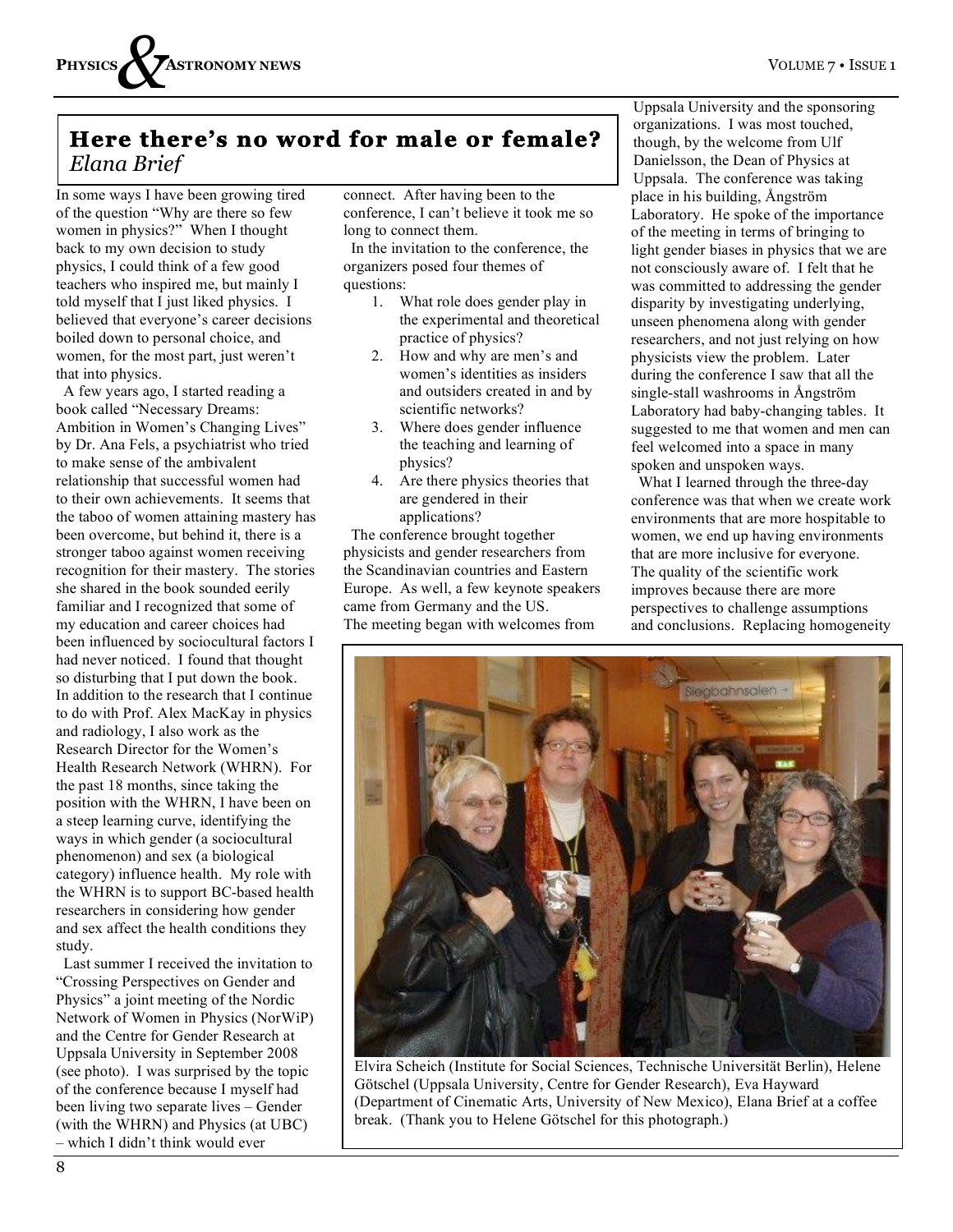with diversity allows for the expression of difference (of opinions, lifestyle, and abilities) rather than the suppression of it. But there were cautionary tales, too. I attended a workshop on the second day called "Techniques of

Disempowerment". ("Oh good", I told my spouse, "I can finally learn how to marginalize people who work under me!") The facilitator spoke about the power that stems from *homogeneity* in work environments. If everyone in an environment looks the same, there is a sense of belonging and understanding: a feeling of being at ease with each other. When a few "outsiders" join, they can be welcomed, tolerated and maybe even celebrated for their differences. When the number of outsiders reaches a critical mass, though, they may undermine the apparent ease of the individual group. As the number of women in physics rises, women have to go through an unstable transition of being an easily incorporated few to a stronger minority that wrecks an implicit homogeneity. During the workshop, women told stories of being mocked by colleagues (personally very supportive) when they tried to organize "women's lunches". Men and women understand unconsciously that upsetting the status quo will lead to discomfort and a necessity to reorganize.

 I took the title of this article from the talk: "'Here we don't have a word for

## **Beyond the Standard Model**

UBC's Joss Ives and Doug Bryman along with an international team of investigators have discovered an extremely rare disintegration of an unstable subatomic particle called a K meson into three other particles. These decay products are a positively charged pion which is observed, and an unseen neutrino antineutrino pair. There are other, more probable, paths by which a K meson can decay.

All the observations of this disintegration infer a decay rate of once in every 5.8 billion decays, more than twice as often as predicted by the Standard Model. This may require new Physics to explain. This process (written  $K^+ \rightarrow \pi^+ \nu \nu$ ) is predicted by the Standard Model to occur male and female.' Gender making processes in Finnish university physicists' everyday working life" by Jenny Vainio. Through interviews with 36 Finnish physicists, she tried to understand overt and subtle ways in which gender influenced the working lives of physicists. For her title she quoted one male participant who gave voice to the shared notion that physics is objective and gender neutral, even genderless. I remember as a physics student musing on how androgynous I and other physics students looked, thinking that it would undermine my own standing if I wore make-up and a dress. "Surely she's not serious about physics if she puts time into styling her hair," I worried others would think. I had thought that the gender-blindness of physics was part of what made it possible to succeed as a woman in physics. But, after the conference, I was very much convinced that even physicists cannot escape the social processes that take place in any organization. Being "gender-blind" has some advantages, except gender doesn't go away and we all end up just blind.

 The funny thing about all of my previous efforts to confront the gender disparity in physics is that I never even considered asking a gender researcher to give his or her perspective. I had so deeply believed in personal choice, that I

only once in every 12 billion decays. This is one of the rarest and most interesting decay processes ever observed because it is extremely sensitive to new physical effects not accounted for in the Standard Model.

K+ mesons exist for only 12 billionths of a second before decaying. So to catch the fleeting events and identify the rare decay, the scientists built a state-of-theart particle detector the size of a small house, capable of examining 1.6 million decays every second. Interesting events are recorded and physicists use sophisticated data-mining techniques to pore over the data to find the most promising events and examine them in exquisite detail.

This is the first time that any experiment has had enough sensitivity to observe



neglected to consider larger sociocultural influences. I think that it would do us well as physicists to invite gender researchers to help us consider how we are keeping "outsiders" from getting in.

 My great hope is that our efforts do not end with addressing gender parity – I would love to see a physics department that can embrace differences in physical abilities, sexual orientation, socioeconomic status, and other differences that lead to stigma in our culture. I would love to see that because physics stands to benefit from the diversity of perspectives and talent that the "other" can bring.

Elana Brief, PhD Physics (UBC, 2000) Research Director, Women's Health Research Network President, Society for Canadian Women in Science and Technology Research Associate, Physics, University of British Columbia

Dr. Brief's attendance at the Uppsala conference was support by the office of the UBC Dean of Science.

candidate events in a region with lower energy pions. The study of these events is challenging due to backgrounds that can mimic the  $K^+ \rightarrow \pi^+ \nu \nu$  process so new analysis techniques were invented to clearly distinguish the tiny signal.

**Source:** TRIUMF Press Release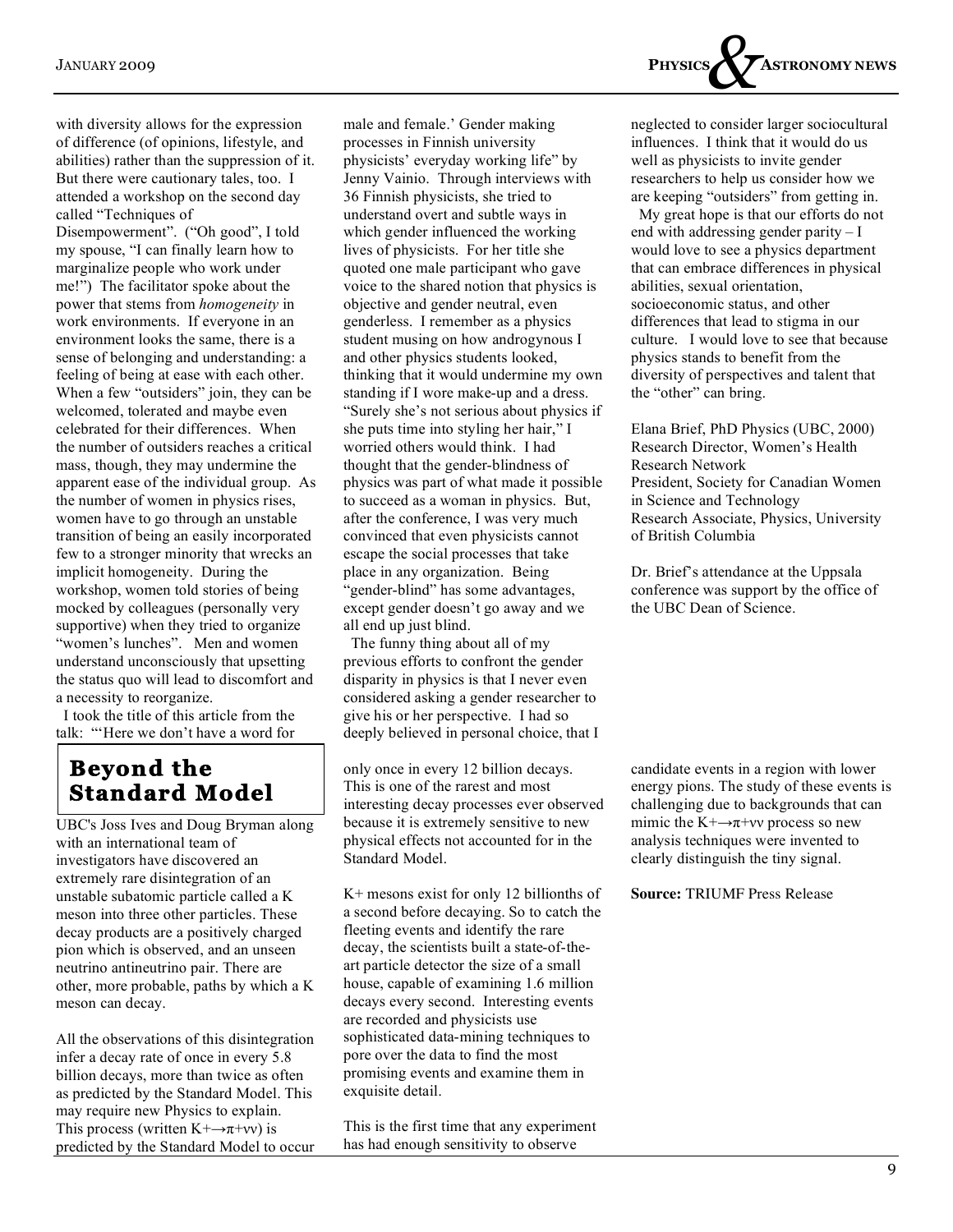## **Breaking the Surface of High** *Tc* **Superconductors**

Dr. Andrea Damascelli is accustomed to facing the unimaginable. An expert in nanoscience, a field of applied science that seeks to control matter on an atomic and molecular scale, he routinely peers into a world where structures are between 100 and 1,000 times smaller than what scientists are traditionally familiar with. As Canada Research Chair in Electronic Structure of Solids and Associate Professor at UBC Vancouver's Department of Physics and Astronomy, Damascelli's research on harnessing the power of high-temperature superconductors and quantum materials is exploring possibilities that few thought

were possible – and it is offering the promise of a widespread technological revolution.

 Conventional superconductors are materials that offer no resistance to the flow of

electricity at temperatures nearing absolute zero (-273.15°C). These materials are commonly used in medical imaging machines, lossless power lines and in the development of next-generation quantum computing and information processing. However, their potential has not yet been fully exploited because their topmost surface layers take on different properties from the rest of the material, which provides a critical barrier to their application in functional devices and makes them a difficult subject to study.

 Despite these obstacles, Damascelli and his team have developed a way to understand and control how electrons behave on the surface of high-temperature superconductors, a breakthrough that is expected to take superconductor research to the next level.

 "Today, we realize that the thin surface layer of material is really a new playground to work with," says Damascelli. "Actively manipulating the surface is a better way to control the physics than just hoping nature does what you would like it to do."

 The seminal discovery came following experiments conducted at UBC and the Advanced Light Source synchrotron at Berkeley Lab. Synchrotrons, such as at the Canadian Light Source in Saskatoon, are large-scale particle accelerators in which electrons traveling at nearly the speed of light generate the most brilliant light available to scientists. Damascelli and his team's groundbreaking experiment involves using samples of yttriumbarium-copper oxide, which are widely considered to be the purest hightemperature superconductors and were produced locally by another team of UBC researchers.

Firstly, in order to avoid contamination,

" We had to find a trick to bring the electrons back to where they are supposed to be."

atomically clean sample surfaces are generated in a stainless steel chamber subject to "outer space" vacuum conditions. Then, potassium atoms are evaporated onto the sample's

surface, unleashing additional electrons on the surface. Finally, ultraviolet light from the synchrotron source is shone on the sample, where it is absorbed by the electrons. The electrons are then expelled from the surface in a way that can be measured by scientists.

 Damascelli explains: "What we discovered is the number of electrons at the surface is different than inside the sample, which makes the physical properties very, very different. Because of this, we had to find a trick to bring the electrons back to where they are supposed to be and precisely control their number. Using light to emit electrons from a material, we can study those electrons in a vacuum and use energy and momentum conservation laws to infer their properties inside the solid. For instance, we can really study the motion of electrons inside the solid, which defines the electronic properties of the material."

 According to Damascelli, the significance of this technique is that scientists are now able to manipulate the number of electrons on the

superconductor's surface in an effort to enhance the material's potential for applications. While research at this stage is primarily aimed at understanding electron behaviour, the impact of this discovery is expected to have a ripple effect on the development of new technologies that hinge on utilizing extremely thin layers of materials, particularly in the field of electronics and computing.

 "Material surfaces and interfaces can exhibit very exotic properties; if you can control them, then you can really get into new things," says Damascelli. "Quantum materials are now a much bigger class of systems with many more spectacular properties. You can imagine the technology that would come out of this could be groundbreaking in many ways. The simplest examples are lossless power lines and high-efficiency fuel cells. More significantly, we're trying to come up with new electronic materials whose functionality is defined by quantum mechanical interactions and whose application could strongly impact the quality of everyday life."

Dr. Andrea Damascelli's research is funded by the Canada Foundation for Innovation (CFI) and the Natural Sciences and Engineering Research Council of Canada (NSERC). Under Damascelli's leadership, future studies into superconductor and quantum material technology will be conducted at the Quantum Materials Spectroscopy Centre at the Canadian Light Source in Saskatoon.

This article is reprinted with permission from the Fall/Winter 2008 issue of *Frontier* published by the Office of the Vice President Research at UBC: http://www.research.ubc.ca/.

## *UBC Observatory*

The observatory is open on clear Saturday nights for public viewing. Check out: http://scope.phas.ubc.ca for details.

10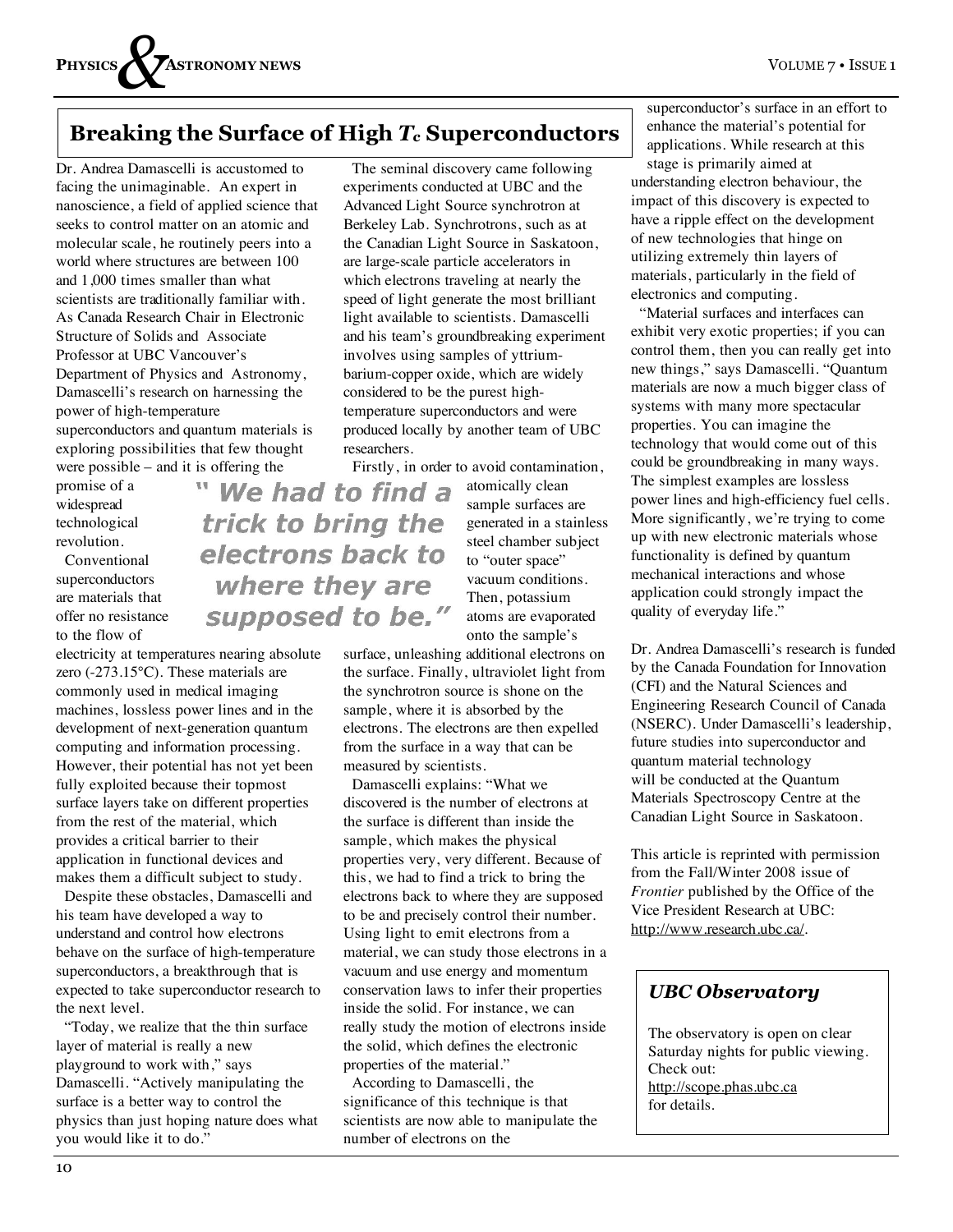#### **Administration**

Salena Li - Finance Clerk Salena joined the financial management team in May.

Trevor King Trevor joined our admin. team at the end of September.

#### **Faculty**

Robert Raussendorf joined the department from the Perimeter Institute.

## **… and Goings**

#### **Administration**

Khadija Hirji – Financial Assistant Khadija left the department in January to take up a new position at St. Paul's hospital.

## **Quick News**

**Ludo van Waerbeke** and a team of international scientists have discovered the largest structures of dark matter ever seen. Using the newly developed technique called "weak gravitational lensing", the team was able to map structures that span 270 million lightyears across.

The Wilkinson Microwave Anisotropy Probe (WMAP) team including UBC's **Mark Halpern** found evidence for the "cosmic neutrino background", a fossil from the very early universe. These neutrinos originated in the universe's early moments, when enormous numbers of matter and antimatter particles annihilated one another.

In May, three Nobel Laureates and dozens of other scientists converged on the Hebb Theatre to honour **Erich Vogt**. Erich spend a decade as a professor in the then Dept. of Physics, before becoming a UBC Vice President. In 1981, he was named director of TRIUMF where besides particle physics, he was deeply

involved in the fight to build a *"KAON Factory."* Through all this, he never neglected his passion for teaching physics as he continues to teach undergrad courses at UBC. It is estimated that Erich has taught over 5000 students over his 43 year career!!

Janie McCallum – Department Office

Janie left the department to manage human resources for the Department of

Ernest Diamant – Student Machine Shop Tom Felton - Electronics Engineer Tom retired from the department at the

Stan Knotek - Electronics Engineer Stan will be leaving the department at the

Jim left the department for the University

end of January 2009 to enjoy his

Manager

**Technical**

retirement.

of Edinburgh.

**Faculty** Jim Dunlop

Psychiatry at UBC.

end of June 2008.

In July, UBC's **Jaymie Matthews** and the MOST team celebrated five years of operation of the MOST satellite. That reminds me (and probably Jaymie as well) of another "five-year mission to explore new worlds … "

UBC's **Ingrid Stairs** and **Rob Ferdman** are among a team that measured the precession of the spin axis of the pulsar. The rate of precession is in good agreement with the theory of general relativity.

The 2008 Nobel Prize in Physics was awarded to Yoichiro Nambu "for the discovery of the mechanism of spontaneous broken symmetry in subatomic physics," and to Makoto

JANUARY 2009 **PHYSICS** *&* **ASTRONOMY NEWS**

## **Comings**  $\begin{array}{|c|c|c|c|} \hline \end{array}$  Janie McCallum – Department Office **Faculty and Staff Awards**

**APS Outstanding Referee** Ian Affleck Douglas Scott

**CAP Brockhouse Medal** Jess Brewer

**Fellow of the Royal Society, UK** George Sawatzky

**Fellow of the United States Academy of Education** Carl Wieman

**Peter Wall Early Career Scholar** Kris Sigurdson

**Sloan Fellowship** Scott Oser

**UBC Alumni Achievement Award for Outreach** Chris Waltham

Kobayashi and Toshihide Maskawa "for the discovery of the origin of the broken symmetry which predicts the existence of at least three families of quarks in nature." Understanding this symmetry breaking and CP (Charge Parity) violation is one of the primary goals of the BaBar experiment (as mentioned in the Nobel press release). Many UBC physicists have been active contributors to the Babar project. Professors **Janis McKenna, Chris Hearty**, **Tom Mattison**, and PhD students **Dave Asgeirsson** and **Bryan Fulsom** form the current UBC Babar Group.